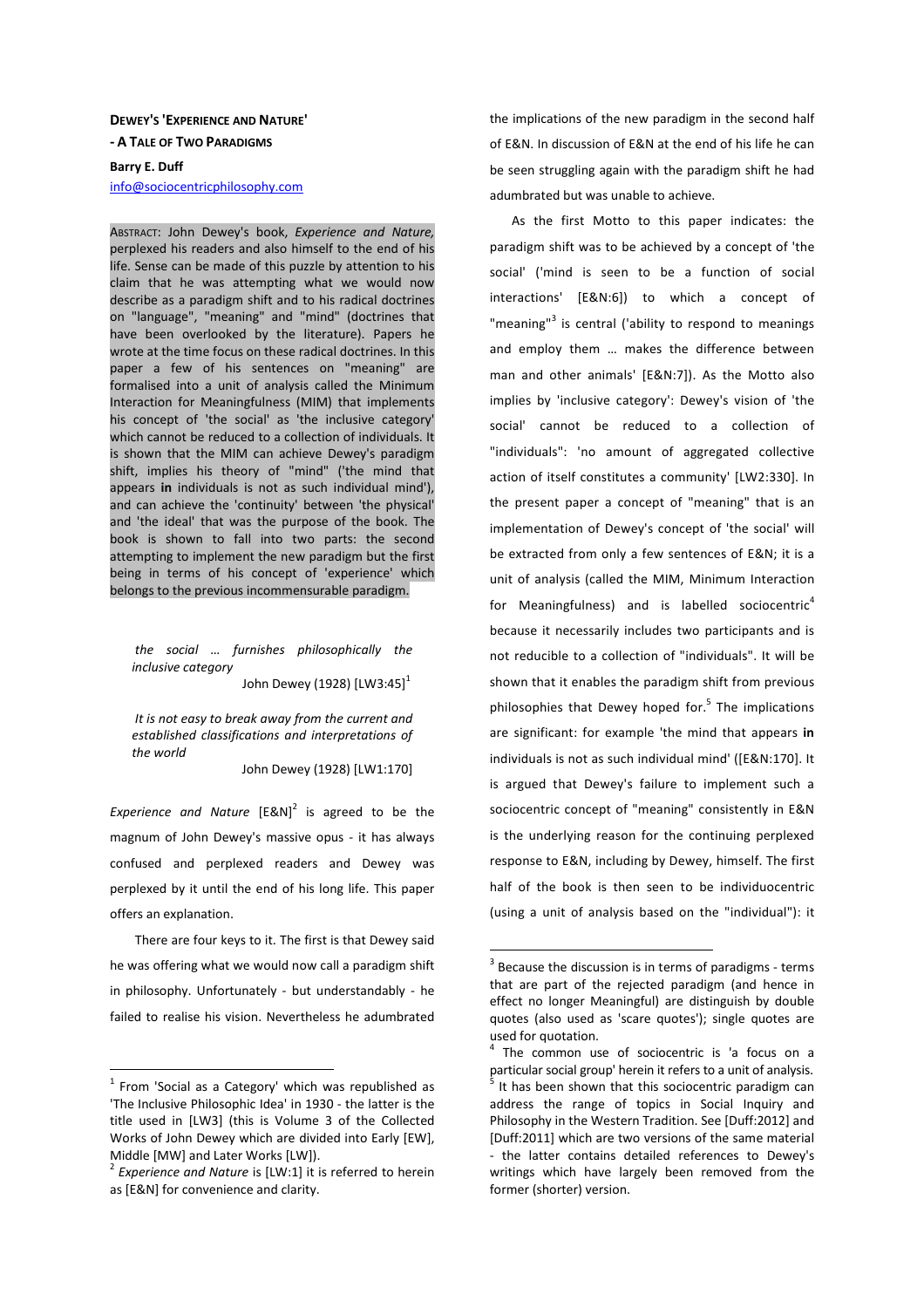uses Dewey's concept of 'experience' (which is wholly "individual") as the unit of analysis.

Dewey argued persistently in the period between the two editions of E&N (1925 - 1929) that "meaning" and 'the social' are 'distinctive' and the latter is 'inclusive' but did not define them as a sociocentric unit of analysis. A MIM is not a dyad (a pair of units treated as one) and (as will be demonstrated) the "individual" is developed in MIMs as Dewey envisioned: 'the mind that appears **in** individuals is not as such individual mind'  $(IE&N:170]$ .<sup>6</sup>

The second key is that readers have simply failed to see and hence to deal with what Dewey actually wrote in his attempt to realise the new paradigm! Even though Dewey did not realise his vision he made many startling claims (such as those quoted in the previous paragraph) which readers should have seen and at least puzzled over but even a recent "review"<sup>7</sup> failed to address the startling statements that Dewey all but shouted - for example: 'the mind that appears **in** individuals is not as such individual mind', and the establishment of 'continuity' between the 'physical' and the 'ideal' such that they belong to one 'world' [E&N:9] that is the 'purpose' of E&N. As will be shown in the Conclusion herein: Dewey issued precisely this challenge in 1928. The question for the reader of E&N today is: 'Where in the literature - nearly a century after E&N - are these radical and startling claims discussed?'.

 The third key to E&N is that soon after the second edition was published in 1929 Dewey's radical vision of "the social" all but disappeared from his writing.

 The fourth key is that confusion was and is caused for readers by Dewey's persistent use of key terms in multiple senses and different ways. For example 'meaning' is arguably the fundamental term but Everett W. Hall demonstrated that Dewey used it in many

 $\overline{a}$ 

different ways. <sup>8</sup> Similarly 'language' is a central term but Dewey equates it with 'signs' [E&N:140] (which is individuocentric) but also says it is a 'mode of interaction' [E&N:145].

 Conventional interpretation or exegesis of E&N cannot succeed because the second half of E&N is an inchoate attempt to implement a new paradigm but the first half is inquiry within the received paradigm in the Western Tradition of Philosophy - labelled 'individuocentric' herein - and hence no coherent account of it as a whole can be given. Hence this paper attempts to make sense of E&N by showing how it can be reformulated as a coherent whole using the sociocentric paradigm; the changes Dewey considered making to it even at the end of his life are discussed and give further support to this strategy.

## **E&N**: **reception and second edition**

 $\overline{a}$ 

A sympathetic colleague summed up the response to E&N: 'Dewey's *Experience and Nature* is both the most suggestive and most difficult of his writings, the source of the most wide-spread objections by hostile critics, and of the most diverse interpretations by sympathetic critics' [E&N:vii-viii]. Somewhat more extravagantly Oliver Wendell Holmes Jr., a contemporary, wrote: 'But although Dewey's book is incredibly ill written, it seemed to me after several re-readings to have a feeling of intimacy with the inside of the cosmos that I found unequalled. So methought God would have spoken had He been inarticulate but keenly desirous to tell you how it was'. Such responses are expected to an attempt at a 'paradigm shift' not fully implemented.

 $<sup>6</sup>$  See [Duff,2012:B2], 'The Individual and its Genesis' for</sup> the development of a notion of an individual.

<sup>7</sup> [Godfrey-Smith, 2014] has the brief of reviewing E&N as if published now.

<sup>&</sup>lt;sup>8</sup> 'Some Meanings of Meaning in Dewey's Experience and Nature' [LW3:App3] exposes the confusion its title promises. The introductory paragraphs of Dewey's reply [LW3:82-91] reassert the ideas of E&N that are central in the present paper ('the need of a shared situation whenever the understanding of ideas and symbols enter into question') but then writes as if symbols can have "meanings". Dewey's reply is convoluted. See [Duff,1990:463-70] for details of Dewey's multiple uses of 'event' - a fundamental concept in E&N ('nature' consists 'of events' [E&N:5-6]).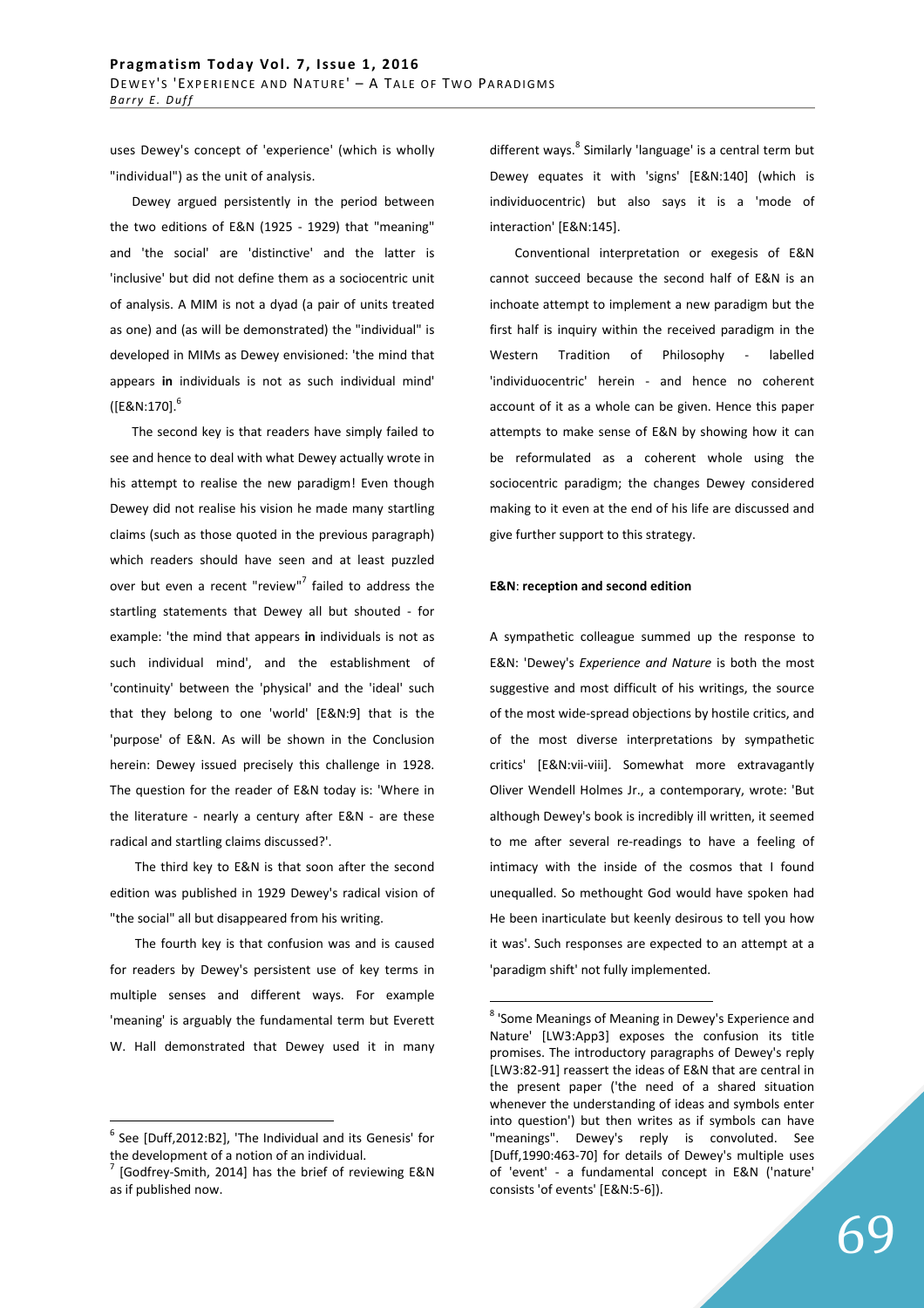Dewey responded to criticism of the first edition (1925) by writing a new first chapter (the original 'failed of its purpose' [E&N:3]) and a preface for the second (1929) edition. In these he warned the reader that the book was attempting what we would now call a 'paradigm shift' in Philosophy: 'I have not striven in this volume for a reconciliation between the new and the old' [E&N:4]. He argues: 'We cannot lay hold of the new … save by the use of ideas and knowledge we already possess' but 'just because the new is new it is not a mere repetition of something already had and mastered. The old takes on new color and meaning in being employed to grasp and interpret the new' [E&N:3]. And he asserts Kuhnian incommensurability: 'To many the associating of the two words ['experience' and 'nature'] will seem like talking of a round square' but 'I know of no route by which dialectical argument can answer such objections. They arise from association with words and cannot be dealt with argumentatively'. The following can be interpreted now as describing a Kuhnian conversion process: 'One can only hope in the course of the whole discussion to disclose the [new] meanings which are attached to "experience" and "nature," and thus insensibly produce, if one is fortunate, a change in the significations previously attached to them<sup>'9</sup> [all E&N:10].

## **"Dewey**'**s" new paradigm of "meaning"**: **the MIM**

Readers of the 1925 edition of E&N should have been alerted to the importance of Chapter 5 'Nature, Communication and Meaning' by the ever sober and honest Dewey making perhaps the most extravagant claim ever made by a "non-idealist" philosopher in the Western Tradition: 'Of all affairs, communication is the most wonderful ... that the fruit of communication should be participation, sharing, is a wonder by the side of which transubstantiation pales' [E&N, p132]<sup>10</sup>. The 1929 Preface makes clear that this is not an exaggeration or rhetorical flourish: 'the social participation [e]ffected by communication, through language and other tools, is the naturalistic link which does away with the often alleged necessity of dividing the objects of experience into two worlds, one physical and one ideal' [E&N:7] - it is vital to see what Dewey is saying here: the 'physical' and 'ideal' are part of a single "world". Dewey is at pains to make clear that he was proposing a revolution: 'that character of everyday experience which has been most systematically ignored by philosophy is the extent to which it is saturated with the results of social intercourse and communication' ([E&N:6]). Note that it is "the social" that creates - is prior to - "individual" experience. This is from the discussion of Chapter 5 in the Preface and should have suggested to Dewey that he should have started the book with Chapter 5 on communication not with a discussion of "experience". And he adds which makes his vision crystal clear - that once we so conceive "language" and 'communication' 'mind is seen to be a function of social interactions, and to be a genuine character of natural events' [E&N:6].

 There is of course no problem in seeing that 'social interactions' are 'natural events' but what Dewey has not shown is how 'mind is … a function of social interactions' and how his continuity [E&N:9] between the 'physical' and the 'ideal' [E&N:7] is established or how it is possible that 'the mind that appears in individuals is not as such individual mind' ([E&N:170]. There is no doubt that this is what Dewey intends: in beginning his discussion of the following chapter, Chapter 6, he reiterates 'that the social character of meanings forms the solid content of mind' [E&N:7] but does so by telling us that we have "realized" it - however it needs more "realization" and it is one of the purposes of this paper to show how a concept of 'the social' which is 'the inclusive category' (in the sense that it is clearly

 $\overline{a}$ 

<sup>&</sup>lt;sup>9</sup> See also 'When an old essence or meaning ... ' [LW1:171]; Dewey argued this again in 1939 - see [LW14:142] where he uses the word 'shift' in Kuhn's sense and argues (p143) that 'the historic development of the natural sciences' leads to changes in perspective (p141) which is vital to explanation of the means by which a paradigm shift is decided (see [Duff,2012:C1]).

 $10$  C. S. Peirce used transubstantiation as an example in Section II of 'How to Make Our Ideas Clear'.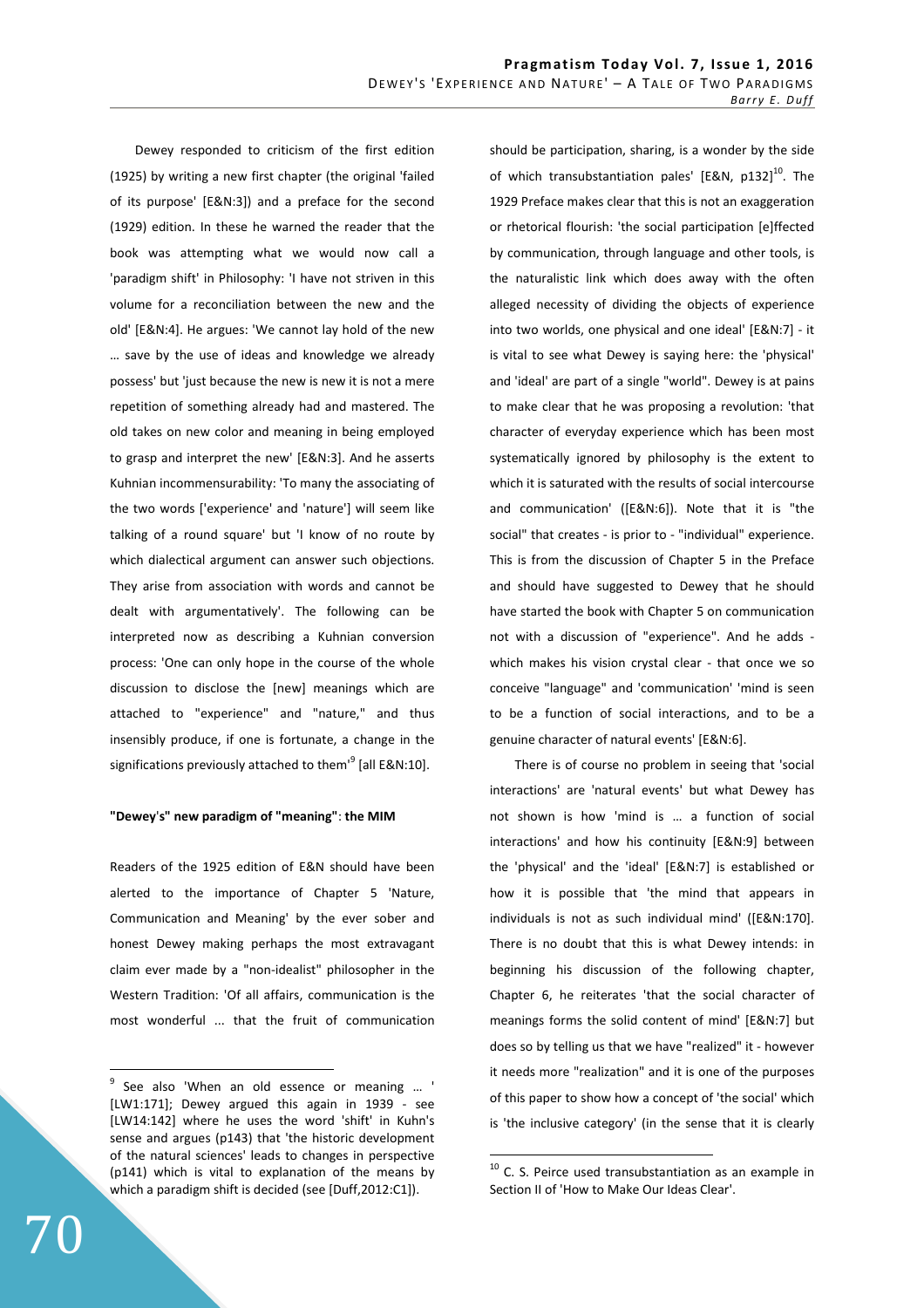not reducible to a collection of individuals no matter how complex their interactions) can be extracted from E&N.

 While Dewey was developing the Preface from which the quotations in the previous paragraph were taken he argued vigorously that 'the social' is 'inclusive' in a paper 'The Inclusive Philosophic Idea' [LW3] (originally published in 1928 as 'Social as a Category') although he did not define it as a unit of analysis. Unfortunately this paper shares the confusions of E&N but it is important for the present essay because it shows the strength of Dewey's focus on "the social" during the development of E&N.<sup>11</sup>

 All of this and Dewey's belief that he was developing a paradigm shift in philosophy and his perplexities over E&N justifies very selectively extracting the following quotations from the plethora of uses of 'meaning' in Chapter 5 and using them to formulate 'a unit of analysis' that is irreducibly social.

*Language is specifically A MODE OF INTERACTION* of *at least two beings*, *a speaker and a hearer*; *it presupposes an organized group to which these creatures belong*, *and from whom they have acquired their habits of speech*. *It is therefore a relationship* [E&N:145, emp added]

later in the same paragraph Dewey requires:

*something common as between persons and an object*. *… Persons and thing must alike serve as means in a common*, *shared consequence*. *This community of partaking is meaning* [E&N:145-6, emp added].

 $\overline{a}$ 

Note: a "meaning" is not something a sentence "has" or "expresses" nor something conveyed but is a 'community of partaking' - something social.

*To fail to understand is to fail to come into agreement in action; to misunderstand is to set up action at cross purposes [E&N:141, emp added].* 

These statements can be expressed in the concept of a Minimum Interaction for Meaningfulness (MIM) illustrated in the following diagram:





In a MIM we have Dewey's requirements: a Symbol ("language"), two people (Participants), and the Responder does an Action on the Object in response to the Symbol expressed by the Initiator, I. (The terms of the MP have been capitalised - Action, Symbol - to distinguish them from the use of those words - action, symbol - in ordinary use.) For example: if I asks R to "Bring the red ball' and R does so a MIM might be assigned (by observers):  $S =$  Bring the red ball,  $A = R$ brings the red ball,  $O =$  the red ball. (MIMs can be assigned to the "same" situation in many ways. $^{12}$ ) If I accepts the Action that R does and R is happy with (accepts) his or her own Action also then the two participants have 'come into agreement in action' and it would accord with normal usage to say that the interaction was Meaningful. A Meaningful MIM is called a MeMIM. A MIM is a sociocentric unit of analysis because it necessarily includes two people and is the

 $11$  'The inclusive Philosophic Idea' [LW3:41-54] considers 'belief' in 'the intrusive intervention of unnatural and supernatural factors in order to account for the differences between the animal and the human' [LW3:48] and argues for 'an alternative' (to the "mental" as a 'mysterious intrusion', or an 'epiphenomenon' or 'ontological' [LW3:49]) although it is argued vaguely in terms of 'human society' [LW3:48]) but then the argument is presented again in the terms to be formulated herein as the concept of a MIM: 'communication effects meaning and understanding as conditions of unity or agreement in conjoint behavior' - meaning is not an 'accidentally supervening quality but a constitutive ingredient of existential events' [LW3:49-50].

 $12$  'The same existential events are capable of an infinite number of meanings' [E&N:241], also [E&N:132,241].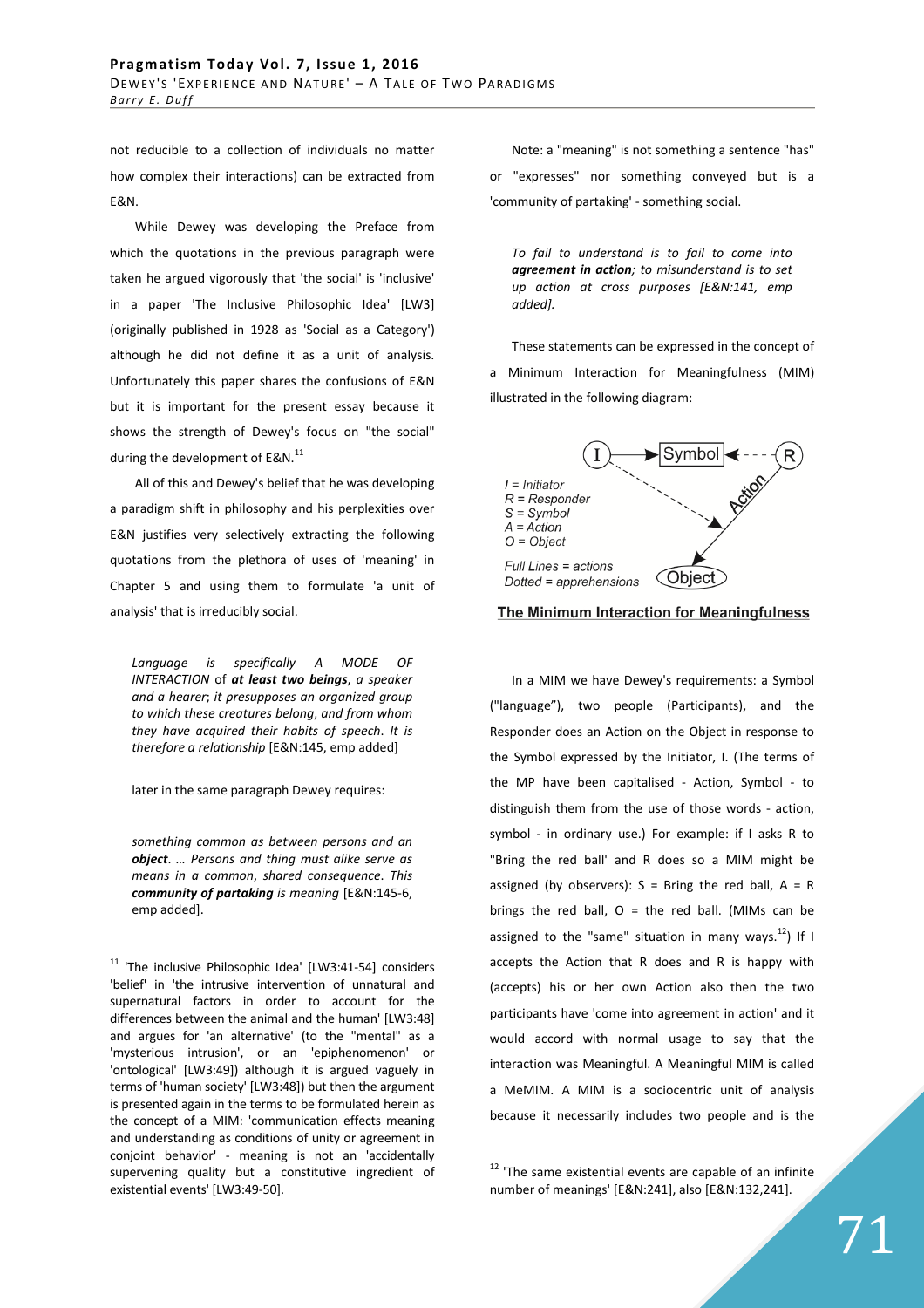minimum unit to which the term 'Meaningful' can be applied; in this paradigm 'Meaningful' may not be applied to the Symbol or anything else only to a complete MIM. The paradigm of Social Inquiry which the MIM generates is called the MeMIM Paradigm (MP). $^{13}$ 

The Action of a MIM can be a tangible<sup>14</sup> Action (in response to S = 'Bring the red ball'), or a sentence ('No I won't'), or it can be intangible when it is a perception (such as in response to 'Can you see the red ball'), thought ("I is wrong"), or emotion (response to  $S = 'Isn't$ that music beautiful' or  $S = 'I$  love you'). A MIM with a tangible Action is an experiment.

 Note that neither we, observers, nor the two Participants need make any assumptions or judgments about whether the two Participants in a MeMIM perceive the Object similarly nor that they do not perceive it similarly<sup>15</sup>: if R does an Action that is acceptable to I in response to I's Symbol ('Bring the red ball') and R was happy to do that Action then there is nothing further needed in that interaction.

 The quotations from E&N above are highly selective but are consistent with the concept of 'the social' that Dewey argued for strongly at that time: the Motto to this paper [LW3:45] with his call for 'the frank acknowledgment of the social as a category continuous with and inclusive of the categories of the physical, vital

 $\overline{a}$ 

and mental' [LW3:46] and 'when we turn to the social, we find … a describable, verifiable empirical phenomenon whose genesis, modes and consequences can be concretely examined and traced [LW3:49-50]. Finally: 'Opinion and theory as long as … they are unconfirmed in conjoint behavior are at best but candidates for membership within the system of knowledge'  $[LW3:50]^{16}$ ; of course 'conjoint' can be interpreted individuocentrically but in the quotations from which the MIM was developed and in (for example), the Motto to this paper and [LW2:330] it is clear that 'conjoint' indicates an irreducible unit such as the MIM. The selective quotations are consistent also with many doctrines of E&N such as 'Meaning … is … a distinctive behaviour' [E&N:141] and (as will be demonstrated in detail below) 'the mind that appears **in** individuals is not as such individual mind' [E&N:170].

 Unfortunately Dewey also continued to describe words, signs, and other things as having "meaning" and sometimes he used 'meaning' in ways that are ambiguous generating the confusion discussed above and documented by Hall (see n8). For example he said a 'word' gains "meaning" when its use 'establishes a genuine community of action' [E&N:145] instead of consistently describing a 'meaning' as a complete 'community of action' (as he had also defined it) and a Symbol as an essential part of such a community. His continued use of "meaning" in many senses confuses and undermines 'the social' as the 'inclusive category'.

 All of this suggests also the necessity of specifying the unit of analysis of any philosophy and using it rigorously (as in Science) in order to procure 'for philosophic reflection something of that cooperative tendency towards consensus which marks inquiry in the natural sciences' [E&N:34,389].

<sup>&</sup>lt;sup>13</sup> See n5 above.

<sup>&</sup>lt;sup>14</sup> In the MP a tangible action is defined as an 'Imitable Action' [Duff,2012:15,17,35,A4].

<sup>&</sup>lt;sup>15</sup> The MP - in the Peirce /Dewey Pragmatist tradition rejects the question of whether the Object is "real" independently of the Participants (or any other observers): two Participants can change the Action they accept on an Object - for example before Newton's Physics the Earth was stationary and after it was moving. Borrowing Kuhn's terms: after the paradigm shift the Participants live in a different world and they will participate only in the new MIM and in this sense the Object has changed. In explaining the Theory of Relativity Einstein gives the example of a stone dropped from a moving train. To an observer on the train its path is a straight line but to an observer on the platform the path is a parabola - Einstein asked whether 'in reality' the path of the stone is a straight line or a parabola and answered that 'there is no such thing as an independently existing trajectory' (see [Duff,2012:6-7]). For further discussion see [Duff,2012:19-20, Appendices VI, VIII].

 $16$  However - as will be argued - the MP has no need for Dewey's contention that human beings combine like atoms and cells [LW2:330,250] - indeed it is the fact that symbols are arbitrary (which will be argued in detail below) that gives human beings their distinctive power.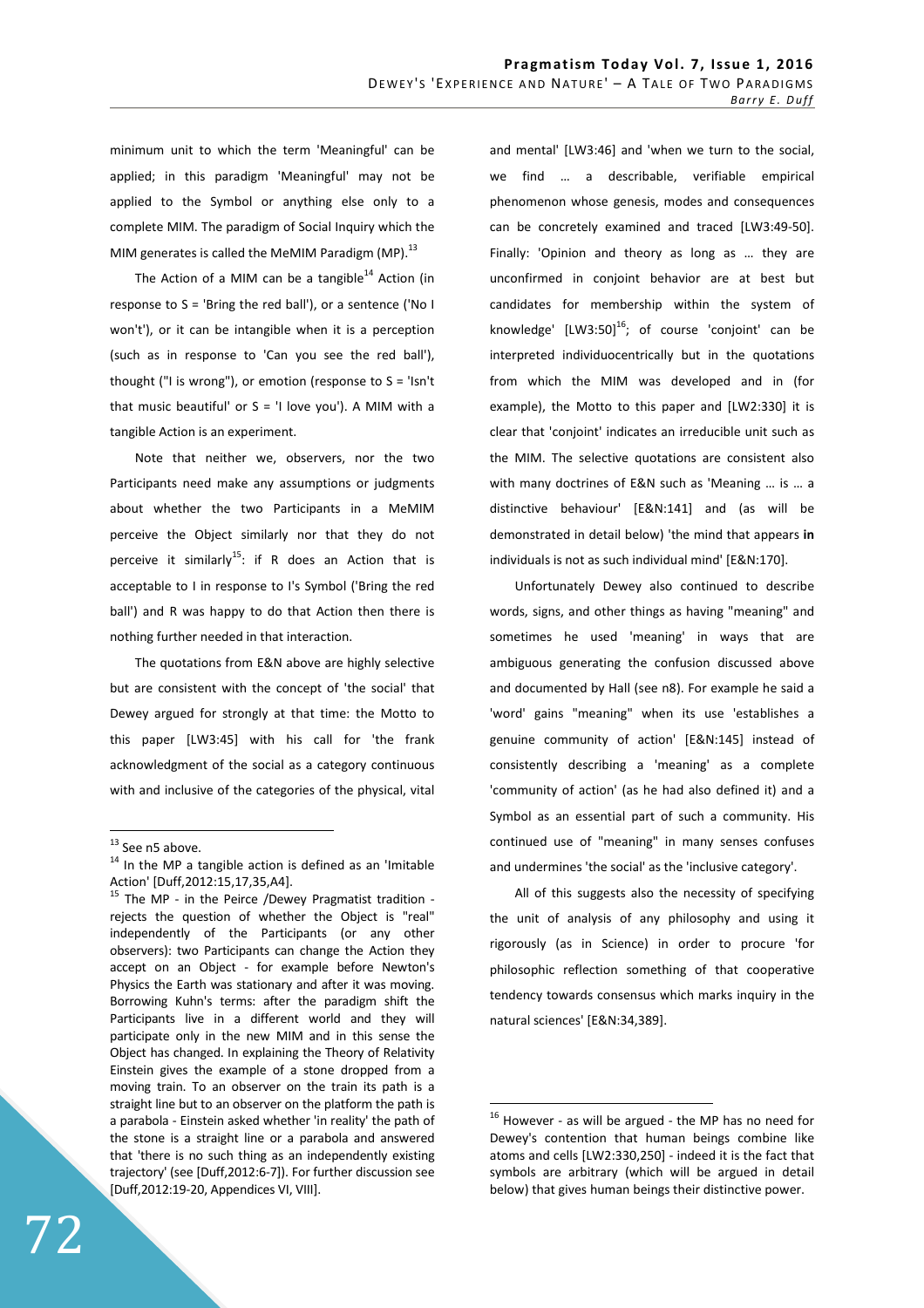The diagram of a MIM does not include one part of the quotations above: 'language … presupposes an organized group to which these creatures belong, and from whom they have acquired their habits of speech' this can be captured in the notion of a Common Background of previous participation in relevant MeMIMs (Meaningful MIMs) that enables the two Participants to agree in the current MIM [Duff:2012:20- 2,80f]. If I ask you (whom I have never seen nor met before) to 'Pass the salt' and you can do what I want it can only be because you were taught to do the required Action in response to the Symbol by your mother and I was taught the "same" by my mother - and our mothers (who never met) were taught the "same" by their mothers and so on. If R is happy to do the Action that I wants but there is no Common Background then the Action must have been done by chance or coercion and the MIM is not Meaningful.

 A set of MIMs that is Meaningful to all of a set of Participants pairwise is called a MeMIMset (a Kuhnian paradigm of Science is a MeMIMset). The MeMIMset of Physics aspires to be formally unified but others - such as the MeMIMset of ordinary English (all the things about which all English speakers agree: 'Bring the red ball', 'It's 30 degrees today', 'That is a dog', etcetera) - are not but the members are able to participate in the MIMs of the MeMIMset and judge whether other people are able to participate (are members of the community) just as they can speak grammatically without necessarily being able to specify a grammar. In the MP (MeMIM Paradigm) a 'language' is merely the set of symbols used to constitute the Symbols of a MeMIMset [Duff,2012:21] and thus the elements of a language are not and cannot be Meaningful; it is only MIMs - interactions - that can be Meaningful; "language" is conceived as for coordinating our actions not for describing "the world".

 The concept of a MIM can be used to achieve the vision of E&N - 'mind' and 'the ideal' will be discussed briefly as illustrations later herein. $^{17}$ 

 $\overline{a}$ 

#### **How the MP achieves Dewey**'**s vision**

The concept of a MeMIM - a sociocentric unit of analysis - has been shown to implement Dewey's theses on 'the social' and on communication and can be stated axiomatically and hence independently of Dewey's work. This section will give arguments that support the adoption of a sociocentric unit of analysis, will show how it implies the theory of mind that Dewey adumbrated, and a theory of ideal objects that demonstrates the 'continuity' [E&N:9] between the 'physical' and the 'ideal' [E&N:7] that Dewey envisioned.

## *"Language" is necessarily social because Symbols are entirely arbitrary*

There is a simple and decisive fact that establishes that "meaning" is necessarily social: "Symbols" are obviously entirely arbitrary<sup>18</sup>: the symbol 'dog' - written or spoken - does not resemble the animal or anything else in "the world". Hence: symbols cannot have any connection to anything in "the world" except that given to them (ultimately) *by the tangible actions* of the users. You cannot teach someone how to respond to 'Bring the red ball' by using symbols (words) alone but must show them what to do; must demonstrate. Hence to communicate with the user of a symbol there are three options: you must accept their use of the symbol, or they must accept yours, or you and the other participant must mutually agree to a new symbol-use. Thus a person who needs to - or must learn to - use a symbol has no choice but to have the use imposed on them and of course this applies to an infant who must accept its mother-tongue.<sup>19</sup>

 $17$  [Duff, 2012] and [Duff, 2011] each give a full development.

 $18$  [De Saussure, 1974:67] argued that 'the bond between the signifier ['sound-image'] and the signified ['concept'] is arbitrary' not as here with the thing (Object). De Saussure's ideas are complex but he claimed a notion of language as 'social' but 'it is a product that is passively assimilated by the individual' to learn it 'the individual must always serve an apprenticeship' and 'speaking … is an individual act' OpCit p14 - this is individuocentric.

 $19$  [Madzia, 2015] – which offers only a speculative conclusion - illustrates the gulf between the paradigm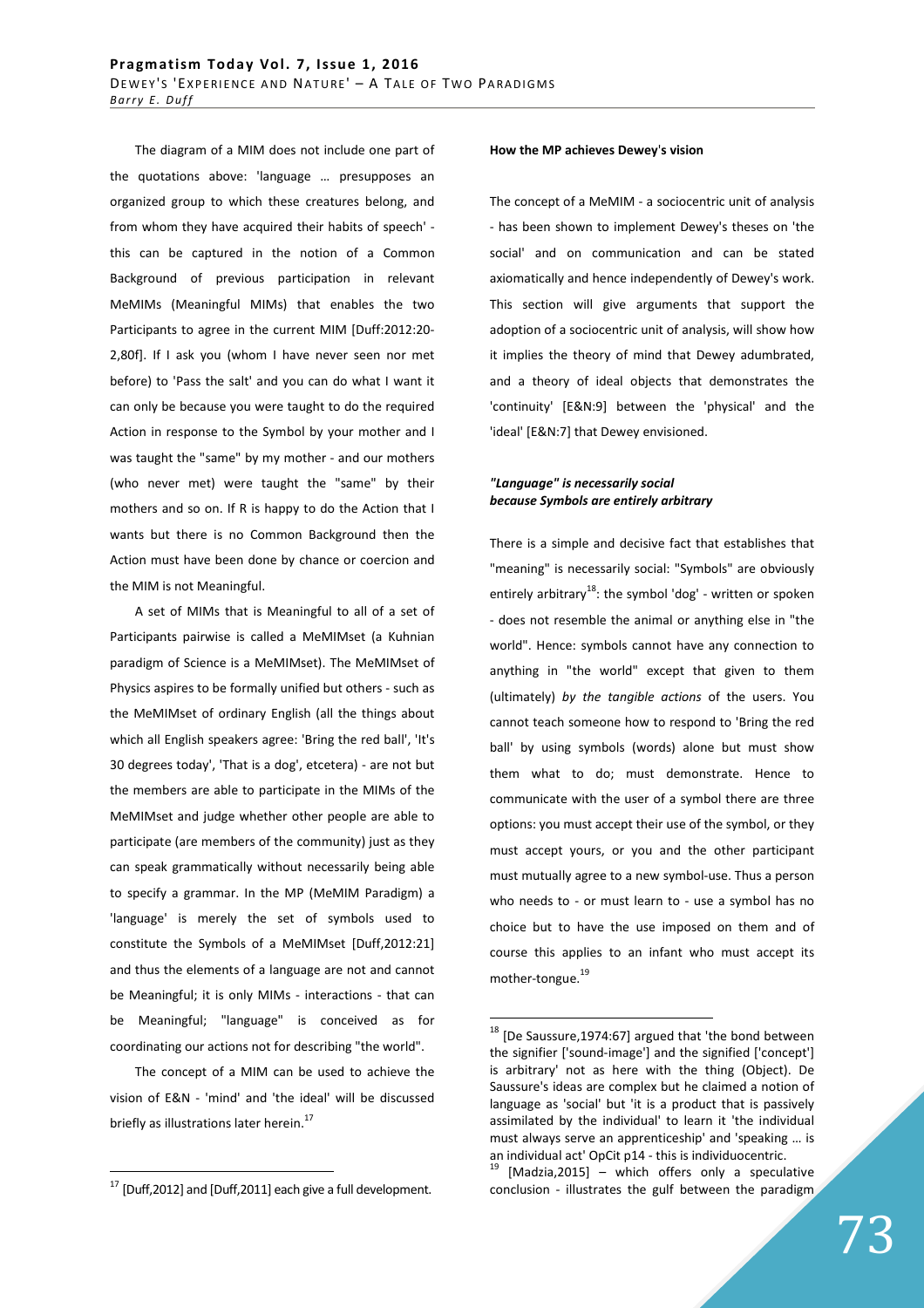In a MIM (see diagram) there is no "direct" connection between the Symbol (words) and the Object (things). Thus the arguments in this paper may be based either on symbols being entirely arbitrary or an axiomatic adoption of the MIM as a unit of analysis.

## *Dewey*'*s theory of "mind"*

In the Preface to the second edition of E&N Dewey argued: 'the social character of meanings forms the solid content of mind' [E&N:7] which he had argued in the first edition: 'the mind that appears in individuals is not as such individual mind' ([E&N:170] and 'It is heresy to conceive meanings to be private, a property of ghostly psychic existences' [E&N:148].<sup>20</sup> These are startling claims that should arrest and focus the reader! However Dewey did not provide a clear account of "mind" or "minds" as social not "individual" but the MP shows how mind is social.

 There is no direct connection between the Symbol (words) and the Object (things) in a MIM hence it is only by showing the learner (R) what to do - making the

advanced herein and individuocentric treatments of 'social construction'. Madzia asserts 'As far as its content goes, we have no reason to question Mead's claim that the self is entirely a product of inference, in other words  $-$  that it is socially constructed all the way down' (p 86) but the MP explains how the 'content' is 'socially constructed' by imposition of MIMs on infants learning to engage in interaction using symbols. The incommensurability of the two paradigms is clear because the MP's rock-bottom is MIMs with tangible Actions whereas Madzia's individuocentric treatment is 'down' to 'primal self-awareness' which is a concept that is more complex than the phenomena that it is hoping to explain. In the MP self-awareness is not a 'primitive' attribute of a person but a later development requiring competence to participate in second level MIMs (see below) in which oneself is one of the Participants.

<sup>20</sup> Some readers might look for discussion of the work of Wittgenstein in this paper but this would be an irrelevant distraction: as Quine has pointed out [1969:27] the so-called Private Language Argument was formulated by Dewey. Incidentally it has become common to say that Dewey anticipated Wittgenstein when Wittgenstein is to be strongly criticised for failing to read Dewey. Note that Quine's remarks include some of the quotations from which the concept of a MIM was developed.

learner do a tangible Action - that I is able to teach R how to respond to 'Bring the red ball'. In a MeMIM the "connection" ("reference") is achieved by the actions and acceptances of the Participants and does not exist apart from them. R cannot respond to the sentence until shown how to but once R is able to respond correctly we know that something has changed - been internalised in R as a result of being taught and it is that change that we call the development of "mind".

 The development of "mind" in this paradigm can be complex and subtle: in learning to use Symbols learners usually learn patterns of action not just "bare" Actions: "Bringing the red ball' could be fun but 'Bringing the full cup' requires care and attention [Duff,2012:16,42]. And clearly this applies to all learners: the "everyday" sentences taught to infants and those taught to Physics students.

 The internalisation of the capacity to use Symbols the development of 'mind' - determines how an infant interacts with others and with "the world" thus 'mind is seen to be a function of social interactions' [E&N:6]; if an infant were not "taught" to 'Bring the red ball' in a MIM they would not perceive red ('taught' is in scare quotes here because the infant has no choice; the Action in response to 'Bring the red ball' is imposed). A learner must learn also to participate in each MeMIM as I after being taught to participate as R thus each MeMIM is the same for both Participants and what is internalised is (merely) the capacity to interact. Thus a "meaning" is not something that can be the exclusive possession of an "individual": a mind is the ability to participate in MIMs thus 'the mind that appears **in** individuals is not as such individual mind' ([E&N:170] and 'mind is seen to be a function of social interactions'  $[ESN:6]^{21}$ . If S = 'See (perceive) the red ball' then A is a perception - is intangible<sup>22</sup> - but if a person cannot "Bring the red ball"

 $\overline{a}$ 

<u>.</u>

<sup>21</sup> See also 'Soliloquy' [E&N:135], 'heresy' [E&N:148], 'meanings are objective because they are modes of natural interaction' [E&N:149].

 $22$  In the MP intangible Actions are captured by a definition of 'UnImitable Actions' [Duff:2012] p35, p38, p42, p98, p161,Section A4.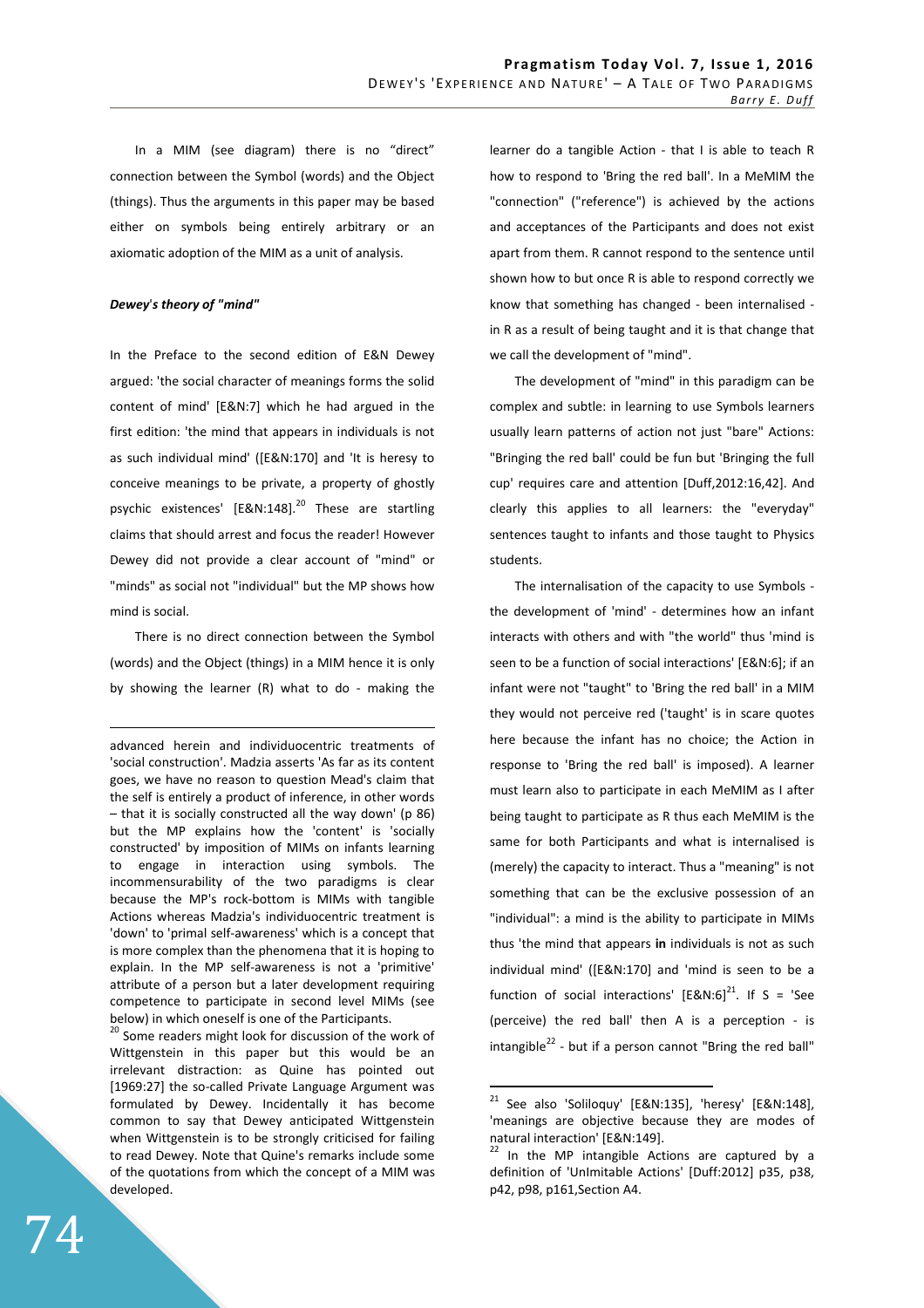we know that they cannot perceive it. Thus the MP implies a (Pragmatist) theory of mind acceptable "naturalistically" and to Dewey.

 A person has "non-verbal knowledge" - such as not walking into trees - but we know that this has been "taught" by evolution: without such "knowledge" human beings could not have survived. 'Everything which is distinctively human is learned, not native, even though it could not be learned without native structures which mark man off from other animals' [LW2:331].

 Symbol-use is an ubiquitous and essential activity in peoples' interactions with each other and their "worlds" - but because symbol-use and patterns of action must be imposed on the learner symbol-use determines the nature of the symbol-user to a very significant extent.<sup>23</sup> Hence human beings are symbol-using animals reproduced from the previous generation and hence historical beings.<sup>24</sup>

## '*Existence and Essence*': *Ideal Objects*

In Chapter 5 of E&N (which has the ideas from which the concept of a Meaningful MIM - MeMIM - is derived) Dewey argued 'Failure to acknowledge the presence and operation of natural interaction in the form of communication creates the gulf between existence and essence' [E&N:133]; he stressed the centrality of this in the Preface [E&N:6-7]. The MP shows precisely how the gulf is bridged - except "existence" and "essence" have to be re-conceptualised in the sociocentric paradigm (MP); which of course is what Dewey hoped to achieve.<sup>25</sup>

 In the MP an 'existence' is simply an Object in a MeMIM: because the Symbol refers to the Object it exists for the Participants. Scientific and "empiricist" standards can be ensured by insistence on Actions being tangible.<sup>26</sup>

 $\frac{3}{5}$  'one can only hope' [E&N:10].

 $\overline{a}$ 

 Observers are necessary in the MP: a MIM is posited by observers who assign the elements of a MIM to parts of an interaction. When discussing observers assigning a MIM we, I the writer and you the reader, must also assign a MIM (called a Second Level MIM) to the interaction of the observers (because only a MIM can be Meaningful). In the following diagram IA and RA are the mother and infant (when the mother is teaching 'Bring the red ball') and IB and RB are the observers.



The second level MIM is assigned by me, the writer, and you, the reader. Because only MIMs can be Meaningful our assignment of a MIM must be analysed also as a MIM thus the relevant sentences of the present paper are S in our Third Level MIM (because it takes the second level as its Object) and we are observers of both the observers and the first level Participants. First and second level MIMs are a clearer formulation of Dewey's distinction between primary and secondary experience [E&N:15-16].

 In the diagram above of a second level MIM the second level Object is a model. If I say 'This is a whale' while pointing to a drawing, model, or an actual whale I can make that thing a model of all whales: my sentence is S in a second level, O is the model, and the first level MIMs are all the MIMs of the past in which S is 'This is a whale' and the Object is a whale. $^{27}$  Ditto for 'This is red' using any red thing as Object in a second level. Thus concepts, ideals, and types $^{28}$  - second level Objects - can be things - existences on which we can do tangible Actions.

 $23$  The other factor is temperament see [Duff,2012:247].

<sup>&</sup>lt;sup>24</sup> This implies a Theory of History but in contrast to Marx's is general and not confined to the economic. See [Duff,2012] p41-2, App III.

<sup>26</sup> [Duff,2012:A3,D4(b)].

 $27$  The second level Object in this example is the model of the whale (not of the whole first level MIM as in the diagram above) and the MIMs of the two levels are correlated by convention.

<sup>&</sup>lt;sup>28</sup> Thus a "Theory of Types" is implicit in the MP not added gratuitously to preclude paradoxes.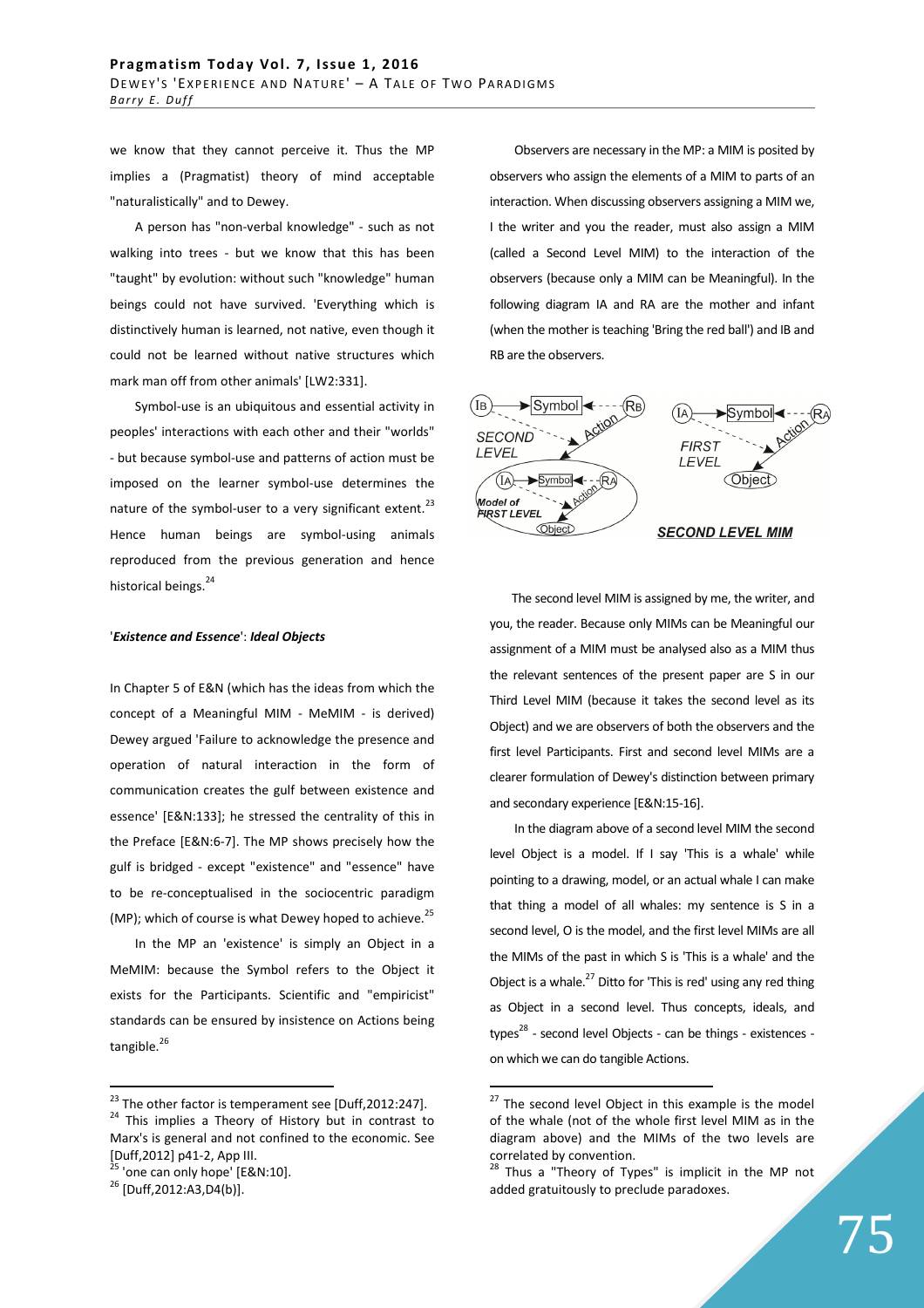Participants learn to participate in the second level MeMIM the same way they learn the first: by having it imposed on them; but it obviously requires greater complexity of intellectual operations.

 A second level MIM is Meaningful if the Participants in it agree and all the first levels that it implies are Meaningful. If someone disagrees in a first level that it is a whale ('This is a fish') then that single first level that is not Meaningful may be sufficient to cause inquiry into the Meaningfulness of the second level.<sup>29</sup>

 The Object of a second or higher level MeMIM can be intangible. Consider Blindfold Chess: the two players construct a board "in mind" on which they play. For example a MIM could be assigned to the moves taken in pairs with S being the move of one player and A the responding move by the other (which becomes S for the next pair and so on) and O is the Blindfold chess-set (pieces and board). The "chess-set" constructed by the players in imagination must be the same set for each of them or they could not play a legitimate game. Their set could be O in a second level MIM and may be monitored on an actual set which would be O in a first level MIM. The moves on the monitor set are tangible and the moves of the players are perceptible (they say their moves) or they could not interact. The monitor set is not necessary for the game (only for lesser mortals such as judges and spectators) hence we could also analyse the players' interactions as first level MIMs and the Blindfold chess set as O. Thus the players do perceptible moves on an intangible set but it is appropriate to say it is real.

 A similar analysis can be given of music: the player(s) are I, the audience (individually or collectively) is R, S is the notes played (considered as "bare" notes which can be recorded as marks on paper or as audio). I and R construct (as in Blindfold Chess) a performance, O (which is not S which is the "bare" notes), and A is the perception by R of the performance.<sup>30</sup> Science can be distinguished by requiring that all Actions be tangible: perception of a meter reading must be wholly equivalent

<sup>29</sup> [Duff,2012:A3]  $30$  See [Duff,2012:D4(d) and D4(e)]. to pointing to 3.75 on the scale. $31$  Aesthetic communities do not want the response to an aesthetic Object to be equivalent to a tangible Action. Under the MP all formal inquiries are the result of simple restrictions on inquiry ([Duff,2012:Chapter D). Thus the MP fulfils Dewey's vision for E&N as the result of applying 'in the more general realm of philosophy the thought which is effective in dealing with any and every genuine question, from the elaborate problems of science to the practical deliberations of daily life' [E&N:3,11].

 In the MP ideal things (blindfold chess-sets, the type of a whale, a performance of music) are second or higher level Objects thus the MP fulfils Dewey's claims that 'the social participation [e]ffected by language … is the naturalistic link which does away with the often alleged necessity of dividing the objects of experience into two worlds, one physical and one ideal'  $[ES/N:7]^{32}$  and that his concepts of "meaning" and communication were the means of achieving the ulterior purpose of E&N: 'Ability to respond to meanings and employ them … is the agency for elevating man into the realm of what is usually called the ideal and spiritual [E&N:7]. $^{33}$ 

 The arguments in this section show why Dewey responded (in 1928) to Hall's criticism of his treatment of 'meaning' in E&N with 'the topic of meaning is certainly one of the most important in contemporary philosophical discussion' [LW3:91] and stressed 'the need of a shared situation whenever the understanding of ideas and symbols enter into question' unfortunately in this response as in E&N itself Dewey was unable to find a means of achieving his vision of 'the social' as 'the inclusive category' without including individuocentric concepts in his explanations.

 $\overline{a}$ 

 $31$  Thus an "empiricist" criterion of "meaning" could be imposed by insisting that MIMs are not Meaningful unless the Action is tangible but a Pragmatist would accept that an aesthetic MIM could be Meaningful.

In 1920 Dewey did not believe this possible see [MW12:154].

This was argued also in the first edition 'Failure to acknowledge …' [E&N:133].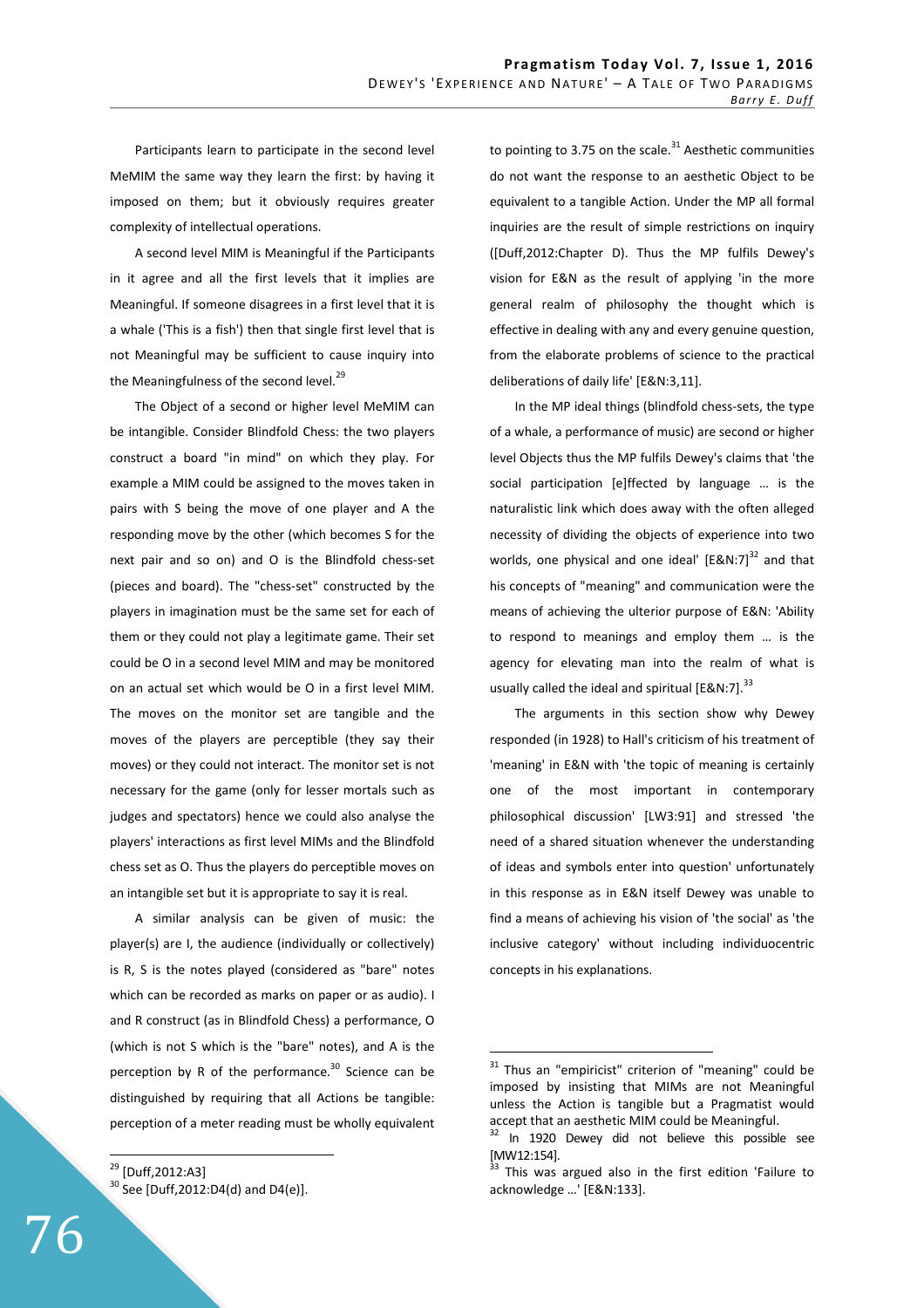Of course "physical" and "ideal" in the sociocentric paradigm are different concepts (from the concepts of non-Pragmatist philosophies): a thing is 'physical' if it is the Object of a MeMIM with tangible Action and is 'ideal' if it is the Object of a second (or higher) level MeMIM but as argued: an ideal thing can be tangible and can have tangible Actions done on it; it is the role it plays (the actions and acceptances of the Participants in the different MIMs) that makes it ideal.

## **Dewey was always perplexed and dissatisfied with E&N**

The central thesis of this paper is that Dewey had a vision for E&N in which 'the social … furnishes philosophically the inclusive category' but failed to achieve it. This is clear in his reconsiderations of E&N prompted by the opportunity in 1949 (twenty years after the second edition) to write a new introduction to it [E&N:330-61] which shows that he was again perplexed and dissatisfied.

 His attempt to write a new introduction turned into a proposal for writing a new book [E&N:329]. He postponed this but returned to it in 1951 when he 'transformed the task of finishing the Introduction into a formidable new problem' [E&N:361]: 'Were I to write (or rewrite) *Experience and Nature* today I would entitle the book *Culture and Nature* … I would abandon … "experience"' and 'substitute … "culture" because with its meaning as now firmly established it can fully and freely carry my philosophy of experience' [E&N:361] but in the next paragraph he resiled: 'there is much to be said in favor of using "experience"' [E&N:361-2] which was his opinion two years earlier when E&N was to be 'reprinted unchanged' E&N:330]. Dewey then (1951) reasserts that '"experience" … must designate both what is experienced and the ways of experiencing it' [E&N:362,12-3] but reflects that this insistence was 'a mere ideological thundering' because he had ignored the historical changes which had made his 'use of "experience" strange and incomprehensible'

 $[EBN:362]^{34}$ . In fact he had almost the same arguments with himself in the first edition in which he discussed the relationship between 'experience' and 'culture' [E&N:42] referring to the 1925 Chapter 1 in which he speculated also that 'the word and the notion of experience might be discarded' [E&N:372].

 Here we see Dewey vacillating between 'culture' which is a "social" (but not necessarily sociocentric) concept and 'experience', an individuocentric concept, but the change is not of the order of a paradigm shift if 'the social' is conceived conventionally as a product of the interaction of "individuals" who are prior to "the social". But as was shown above herein: parallel to E&N Dewey had argued clearly for a concept of 'the social' as prior to "the individual" that accords with the same ideas as expressed in E&N but in 1951 there is no sign that this was relevant to or the cause of Dewey's vacillations twenty years later. As argued above: around the time of the second edition of E&N this radical concept disappeared from his work; certainly "the social" remained strong in Dewey's thought but only as consistent with a writer for whom education and politics remained central concerns.

 The thesis that Dewey was never able to crystallise his vision of 'the social' is supported by evidence from a "new" book by "Dewey" compiled by Phillip Deen from notes by Dewey that are believed to be part of his attempt to write a new book. On his attempts to write a 'social interpretation of the history of philosophers - if not of philosophy' Dewey says 'it never would jell'<sup>35</sup>.

 If Dewey had a clear concept of 'the social' such as the MIM he could not have had such a dilemma between 'culture' and 'experience' hence it is arguably due to the presence in E&N of two (incommensurable) paradigms: the not fully realised 'sociocentric' (concept of "meaning") and the 'individuocentric' concept of "experience" that necessarily includes only one person

 $34$  I wonder if there is another writer who has at the end of his life so honestly criticised his major work?

<sup>[</sup>Deen,2012:loc108], also compare [loc111] with [E&N:329], see also for example loc87-8, loc93.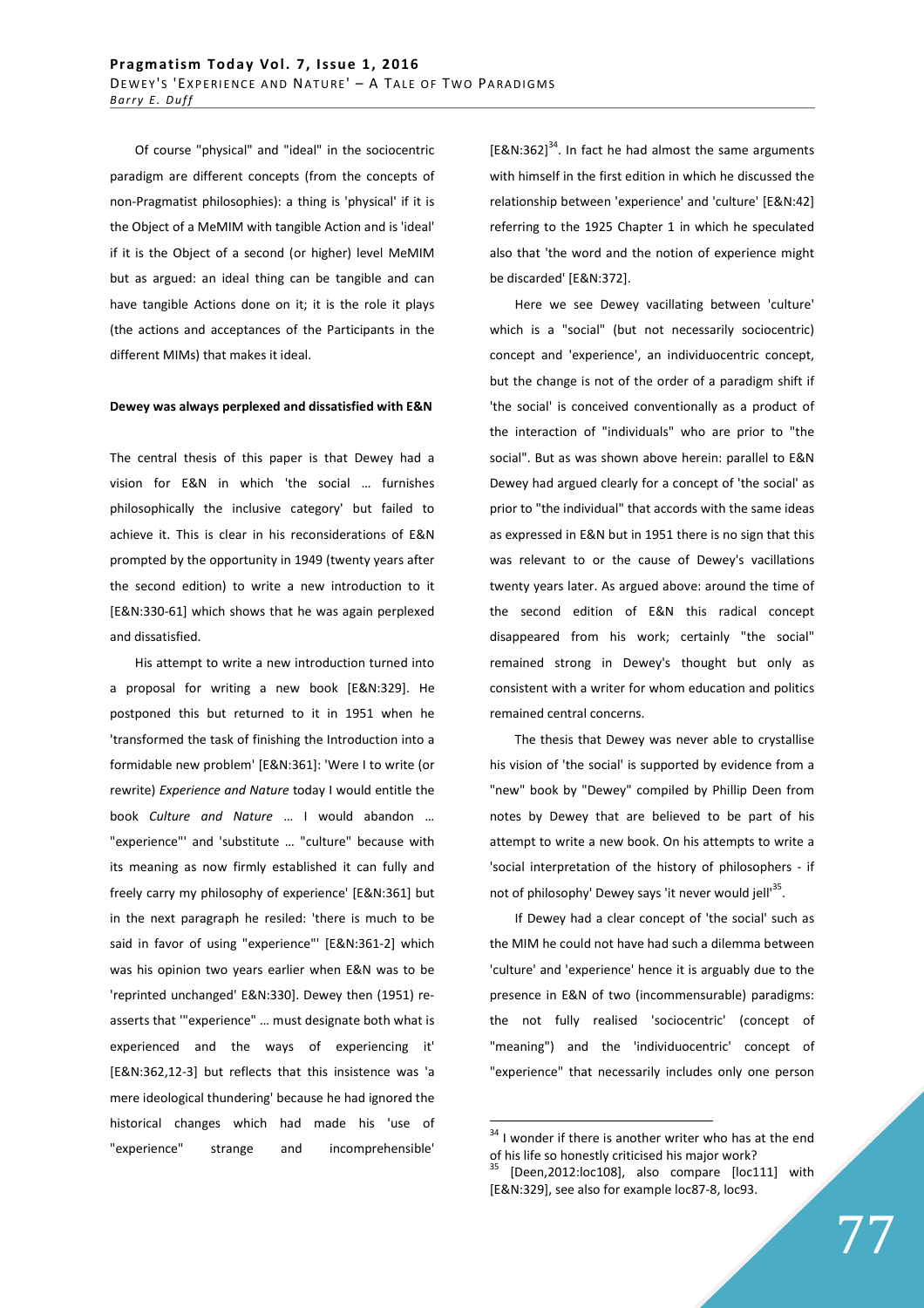'things in their immediacy' are 'a direct and ineffable presence' [E&N:74-5].

## **The two paradigms in E&N**

In 1929 Dewey distinguished E&N into two parts by identifying a 'pivot' [E&N:6] between chapters 4 and 5. The second part - conceived herein as sociocentric includes the quotations from Chapter 5 from which the MP was developed, Chapters 6-10, and the summaries of 5-10 in the new Preface [E&N:6-9]. It is in discussion of Chapter 5 that Dewey asserts the claim that 'social cooperation and mutual participation' [E&N:6] is the key to the 'continuity' [E&N:9] between the 'physical' and the 'ideal' that is the purpose of the book (a continuity which as shown above can be explained and developed in detail in terms of the MP).

 The first part is based on Dewey's concept of "experience" which he later described as 'strange and incomprehensible' for historical reasons [E&N:361] however the problems with "experience" are not historical but theoretical.

 In Dewey's concept of 'experience' - as in the "received" concept - it is the individual who expresses, perceives, and correlates. In the view that a "meaning" is the use of the linguistic entity it is the individual who "uses". In spite of the diversity in ideas in Philosophy since Plato the following two diagrams can serve to consider the issue.



(P is a person) **Individuocentric Units of analysis** 

A comparison of these diagrams with the diagram of a MIM above shows that a MIM is not reducible to any combination of individuocentric units and hence it is appropriate to describe the MIM as part of a different paradigm. The onus is on those who disagree to show how the MIM is reducible to a combination of individuocentric units of analysis given that symbols are entirely arbitrary. If a MIM is not reducible then the MP demonstrates Dewey's claim that 'no amount of aggregated collective action of itself constitutes a community' [LW2:330].<sup>36</sup>

 In Dewey's concept "experience" is of 'things in their immediacy' which are 'a direct and ineffable presence' [E&N:74-5]. He claims also that in immediacies there is a 'self-disclosure of nature itself' [E&N:5]: 'the intrinsic nature of events is revealed in experience as the immediately felt qualities of things'  $[ESN:6]^{37}$  but of these immediacies it is 'impossible to say anything to another … Immediate things may be *pointed to* by words, but not described or defined' [E&N:74-5]; they are "private" "perceptions". Thus Dewey's "immediacies" and hence "experience" are individuocentric concepts and raise the problem of how Dewey can know that what is 'ineffable' is a 'self-disclosure of nature'. Note also that the first part of E&N implies that 'the intrinsic nature of events' - 'nature' - can not be 'described or defined'. As discussed earlier herein Dewey in response to Hall explained 'pointing' as a matter of 'a shared situation' but this faces the problem of how what is 'private' ('ineffable') can be 'shared' by two "individuals". Dewey's 'experience' is indeed a 'weasel word' [E&N:365].

 In contrast: in the MP attributions of Meaningfulness are based on the acceptances by the Participants of the Action of a MIM hence a concept such as 'immediately felt qualities' is irrelevant. In teaching an infant 'red ball' and then 'red' we do not rely on 'immediately felt qualities' but show the infant the

<sup>&</sup>lt;sup>36</sup> [Moreno,1979] "The Pragmatic `We' Reconsidered", in spite of the title, misses the significance of these remarks which occur on the first page to which Moreno refers (95). The interpretation presented herein shows that his claims about Dewey's view of "we" are individuocentric. They appear to be based only on the *Public and Its Problems* [LW2] but it is difficult to read this correctly without reference to E&N.

 $37$  It is an issue peripheral to this paper but worth noting that Dewey offers no justification that it is 'nature itself' that is disclosed in "immediacies".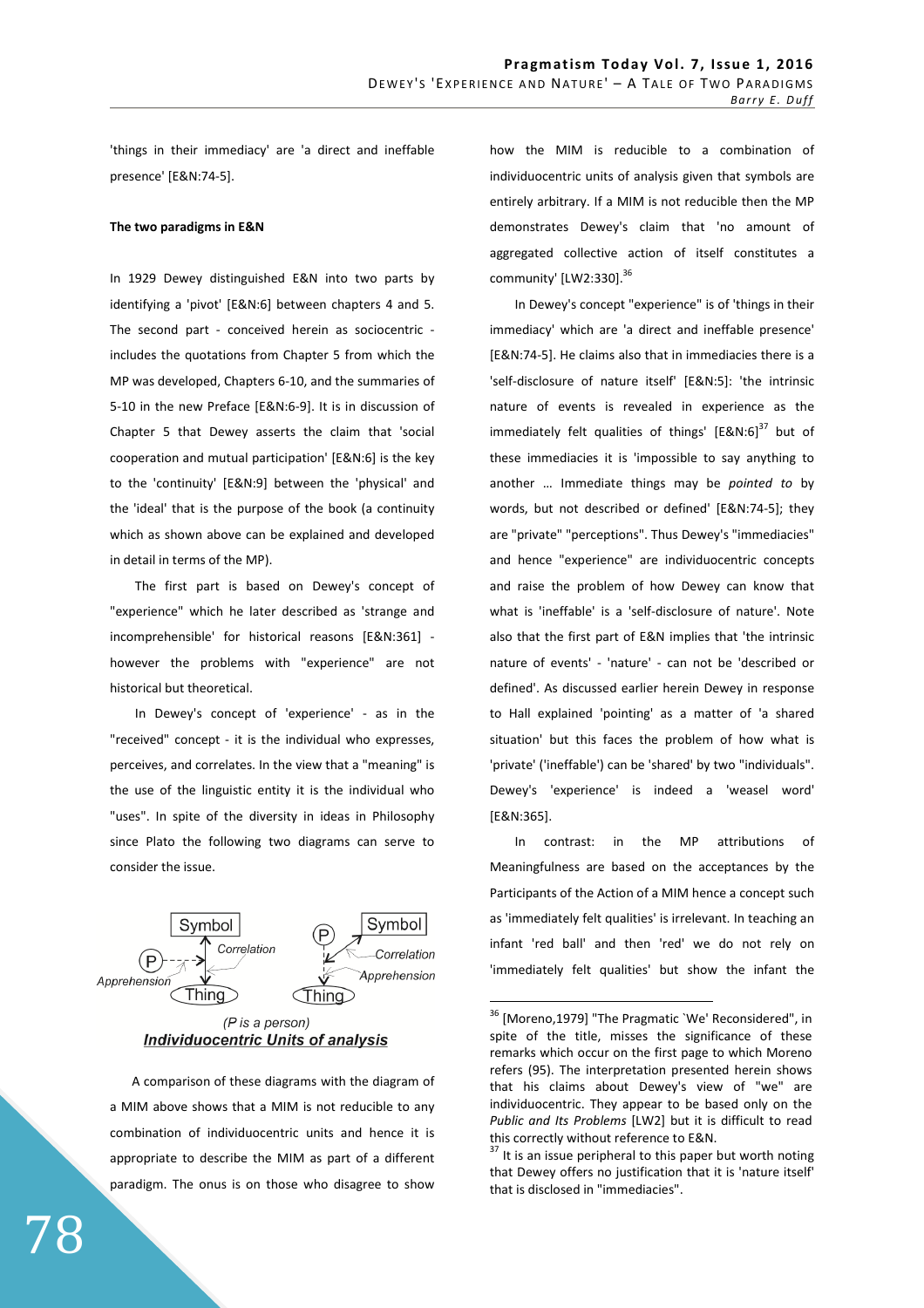Action we require and judge its success by its acquisition of the ability to do the required Action and its acceptances of such Actions when done by itself and by others; we cannot know and do not ask in this interaction what it "perceives" or "feels" "privately".

 Thus in a sociocentric paradigm "language" is for coordination of our actions not for description of "the world" or expression of our "individual" thoughts as in individuocentric concepts.

 Had Dewey used the sociocentric concept of "meaning" (the MeMIM) as his 'denotative method' [E&N:372] then 'the word and the notion of experience might be discarded; it would be superfluous' [E&N:372] and the first half of E&N could be re-formulated in terms of MIMs and it would be sociocentric.

 In explaining Chapters 3-4 Dewey argued that 'the intrinsic nature of events is revealed in experience as the immediately felt qualities of things' [E&N:6]. However he believed he needed to connect 'these qualities' with 'the regularities that form the objects of knowledge' - which is then 'intelligently directed experience' [E&N:6] - but had to resort to the metaphors 'intimate', 'fusion' and 'stretches' [E&N:13] and we can argue this is because 'immediacy of existence is ineffable' [E&N:74] - because the sociocentric and individuocentric paradigms are incommensurable and only a "fudge" can join them. In contrast the elements of a MeMIM (including acceptances, assignments, and attributions) are undeniably naturalistic because they are resolvable into perceptible human actions and hence can be Dewey's 'philosopher's real datum' [E&N:369].

#### **Speculative Remarks**

It is illuminating and interesting to speculate on why Dewey - over so many years - did not ever make the shift he claimed to be making in E&N.

 In 1920 (in contrast to E&N) Dewey considered the relationship between society and the individual [MW12:187f] in a relatively conventional analysis except that neither was given priority. Then between 1925 and

1929 he published E&N which - it has been argued in this paper - contains two paradigms the second promising a revolutionary concept - a sociocentric unit of analysis and stating its features but never achieving it.

 After 1930 "meaning" as a 'genuine community of action' and 'the social' as 'the inclusive category' all but disappeared from Dewey's work: in a major work (his 'Logic') in 1938 the sociocentric concept of "meaning" is re-stated [LW12:52] but its influence on that book is peripheral and in *Experience and Education* (1938) [LW13] he relied wholly on his individuocentric theory of experience as the title indicates and 'social' is used entirely conventionally.

 It is not too much to say therefore that 'the social' as 'the inclusive category' was an episode in Dewey's *opus*. Part of the explanation may be the removal of the personal influence of G. H. Mead - who died in 1931 and for whom "the social" was central. Dewey said of Mead: 'I dislike to think what my own thinking might have been were it not for the seminal ideas which I derived from him. For his ideas were genuinely original; they started one thinking in directions where it had never occurred to one that it was worth even to look' [LW6:24]. The implication is that Dewey may not have been able to clarify his vision of 'the social' because it was not entirely his own? Perhaps with Mead and Dewey the whole was greater than the sum of the parts?

 A complementary part of the explanation may be that Dewey was engaged in (what might by analogy with Kuhn's concept of 'revolutionary science') be described as 'revolutionary philosophy' but did not undergo the necessary 'conversion experience' (gestalt switch); instead he switched back and forth between the concepts of the two incommensurable paradigms - an experience he described: 'When an old essence or meaning is in process of dissolution and new one has not taken shape … the intervening existence is too fluid and formless for publication, even to one's self' [E&N:171]. A shift of paradigm arguably requires a "trigger" which may be a chance occurrence such as a falling apple (as has been suggested for Newton's insights). We can only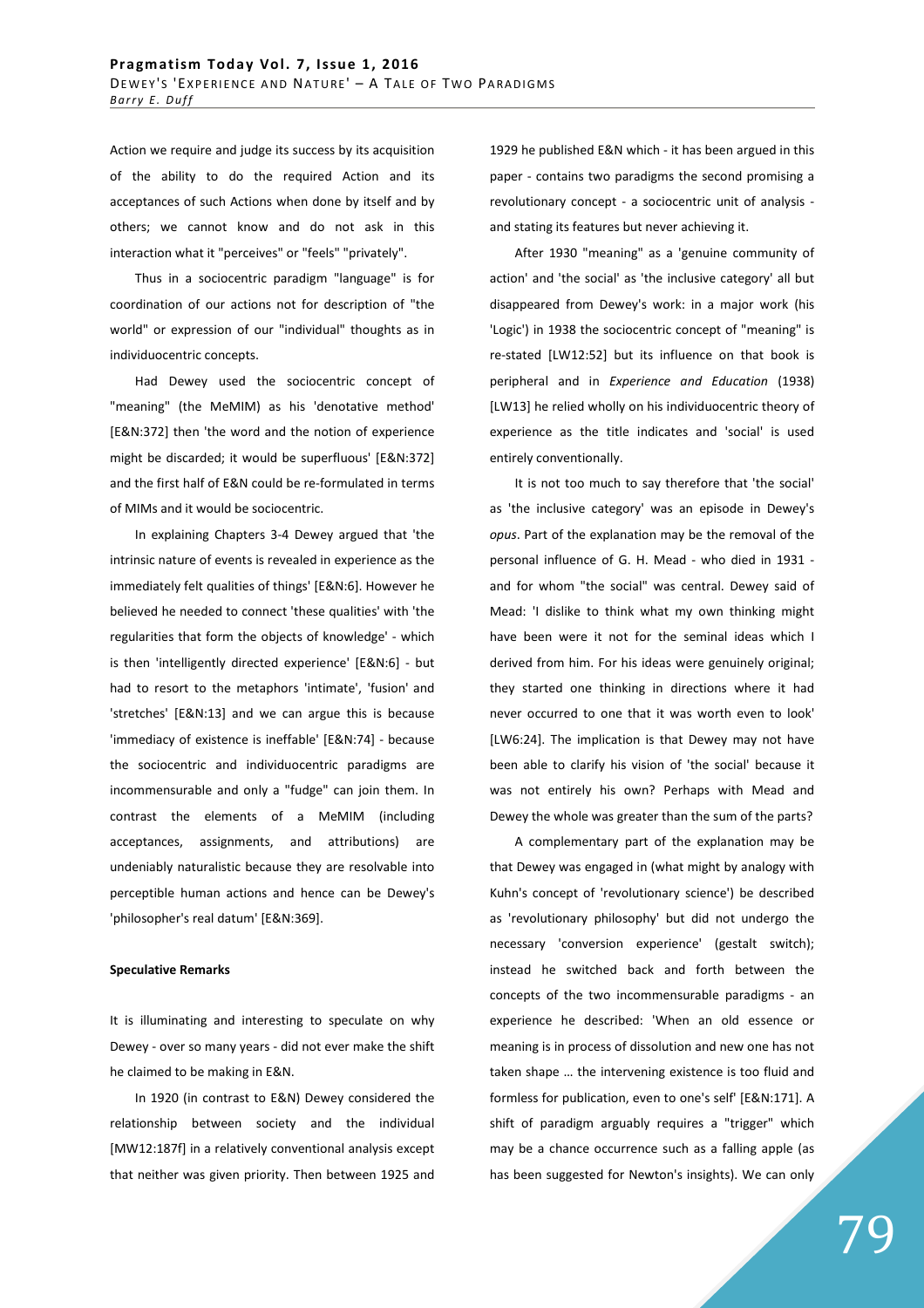speculate that the luck of such a trigger did not occur or more likely Dewey's mind was formed in the old paradigm in which he had worked for too long but the new was adumbrated by Mead and did not arise in Dewey's mind.

 The difficulty that Dewey faced in making the paradigm shift may be experienced by imagining that you are living before the Sun-centred Solar System was accepted. You are familiar with diagrams of an Earthcentred "Solar System" and when you stand on your front verandah you can see the diagram confirmed with the Sun rising in the East and going around the Earth. After the Sun-centred system was accepted you became familiar with the new diagram but when you stand on your front verandah you still see the Sun go around the Earth each day and the new diagram does not correspond with what you see nor your intuition and it takes some "mental gymnastics" to correlate what you observe with the diagram that you now accept to be the correct representation. The same applies with the MIM: we are used to thinking of a "meaning" as something that sentences "have", that we can "transmit" when communicating, and can have in our minds - switching to thinking of a "meaning" as an interaction between two Participants and applying this concept consistently take some effort and it is easy to switch back into our intuitions; without the diagram of a MIM or similar device Dewey faced an almost impossible task.

#### **Challenge**

If the case presented in this paper is rejected then it poses the implicit challenge to Dewey scholars and others writing on Pragmatism of explaining Dewey's lifelong perplexities over E&N, his other relevant writings in the 1920s on 'the social' especially the paper 'Social as a Category' / 'The Inclusive Philosophic Idea', and his claims for Chapter 5 of E&N in the 1929 Preface.

 Apart from the life-long reconsiderations - in 1930 immediately after the 1929 edition of E&N - in reflecting on the state of philosophy - Dewey proposed re-doing (reconstructing) philosophy yet again using the ideas of the second, sociocentric, part of E&N: he asserted 'the importance of distinctive social categories, especially communication and participation. It is my conviction that a great deal of our philosophizing needs to be done over again from this point of view, and there will ultimately result an integrated synthesis in a philosophy' [LW5:159]. This is a remarkable statement from a philosopher who had just revised his opus magnum, E&N, in the light of criticism and his own reflections.

 In fact Dewey had posed this challenge in 1928: '*'*The question of whether we should begin with the simple or the complex appears to me the most important problem in philosophical method at the present time, cutting under, for example, the traditional distinctions of real and ideal' [LW3:42]. His answer included a challenge: 'social phenomena do as a matter of fact manifest *something* distinctive, and …that something affords the key to a naturalistic account of phenomena baffling philosophic interpretation when it is left out of account' thus 'the burden of proof as to the value of "social" as a metaphysical category lies upon those who habitually treat its worth as trivial. For what do *they* mean by social phenomena?' [LW3:47].

 Dewey's answer at that time is given in the Motto ('the social … furnishes philosophically the inclusive category') of the present paper which has conceived 'the social' as an 'inclusive category' - a unit of analysis: the Minimum Interaction for Meaningfulness.

# 80